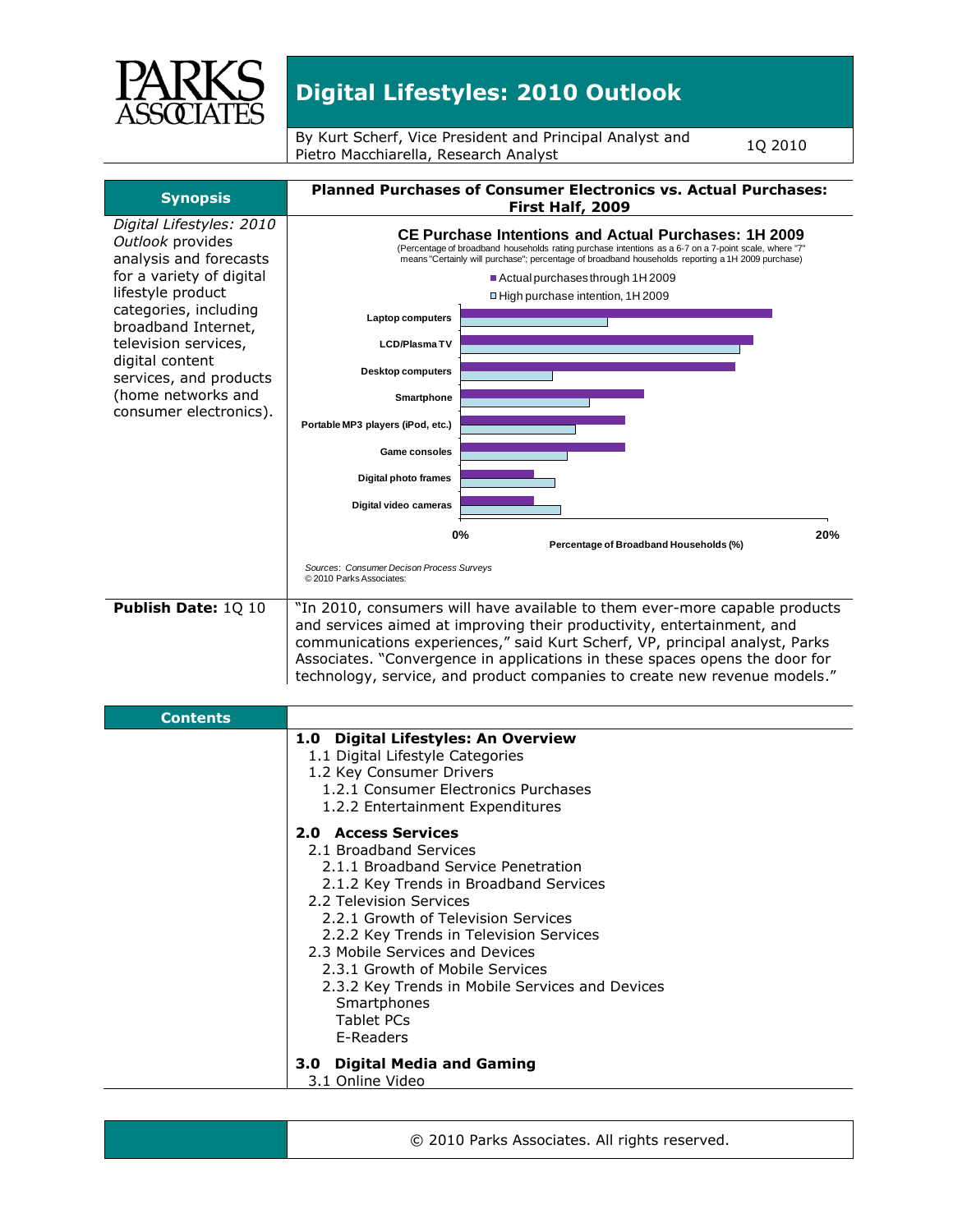

By Kurt Scherf, Vice President and Principal Analyst and By Kurt Scherf, Vice President and Principal Analyst and TQ 2010<br>Pietro Macchiarella, Research Analyst

| 3.2 Digital Music<br>3.3 Gaming                                                                                                                                                                                                                                                                                                                                                                                                                                                                                                                                                                                                                                                                                      |
|----------------------------------------------------------------------------------------------------------------------------------------------------------------------------------------------------------------------------------------------------------------------------------------------------------------------------------------------------------------------------------------------------------------------------------------------------------------------------------------------------------------------------------------------------------------------------------------------------------------------------------------------------------------------------------------------------------------------|
| 4.0 Trends in Consumer Electronics<br>4.1 Connected Consumer Electronics<br>4.1.1 Market Trends<br>4.1.2 Key Technology Developments<br>Home Networking<br>"No-New-Wires" Networking<br><b>HDMI Extensions</b><br>Wireless Networks<br>Device Discovery and Media Sharing<br>Bringing the Web to Consumer Electronics: Many Choices<br>User Interfaces<br>Freeing Content on the Home Network<br>The Rise of the "Digital Locker"<br>4.1.3 Key Connected Consumer Electronics Products<br><b>Connected Game Consoles</b><br>Connected TVs and Blu-ray Players<br>Networked Digital Media Players<br>Connected Audio Products<br>Consumer Storage<br>4.2 3D TVs and Blu-ray Players<br>4.3 Consumer Videoconferencing |
| <b>Digital Home Tech Support</b><br>5.0                                                                                                                                                                                                                                                                                                                                                                                                                                                                                                                                                                                                                                                                              |
| 6.0 Home Systems<br>6.1 The Challenges of a Down Economy<br>6.2 Energy Management as a Concerted Home Systems Driver                                                                                                                                                                                                                                                                                                                                                                                                                                                                                                                                                                                                 |

| <b>Figures</b> |                                                                       |
|----------------|-----------------------------------------------------------------------|
|                | Digital Lifestyle Elements                                            |
|                | 2008-2009 CE Spending Comparison                                      |
|                | Comparing 1H 2009 Purchase Intentions to Actual Purchases             |
|                | U.S. Apple® iPhone™ Unit Sales                                        |
|                | U.S. Theatrical Box Office and DVD/Blu-ray Revenues                   |
|                | U.S. Changes in Movie Viewing Habits                                  |
|                | Likelihood of Switching or Canceling Providers                        |
|                | Worldwide Residential Broadband Households                            |
|                | Residential Broadband Subscribers                                     |
|                | Service Provider Strategic Considerations                             |
|                | <b>Bundled Services</b>                                               |
|                | Satisfaction with Broadband Services                                  |
|                | Interest in Value-added Services                                      |
|                | The Role of Value-added Services Offerings in Increasing Satisfaction |
|                | Worldwide Data Networks and RG Households                             |
|                | Millions of Households with Television Services, by Type              |
|                | Digital Television Subscribers                                        |
|                | The Roadmap for Advanced Television Features                          |
|                | <b>Recommendation Engines</b>                                         |
|                | Appeal of Advanced TV Features                                        |
|                | High Likelihood of Cancelling Pay-TV Service                          |
|                | Appeal and Willingness to Pay for a TV Everywhere Feature             |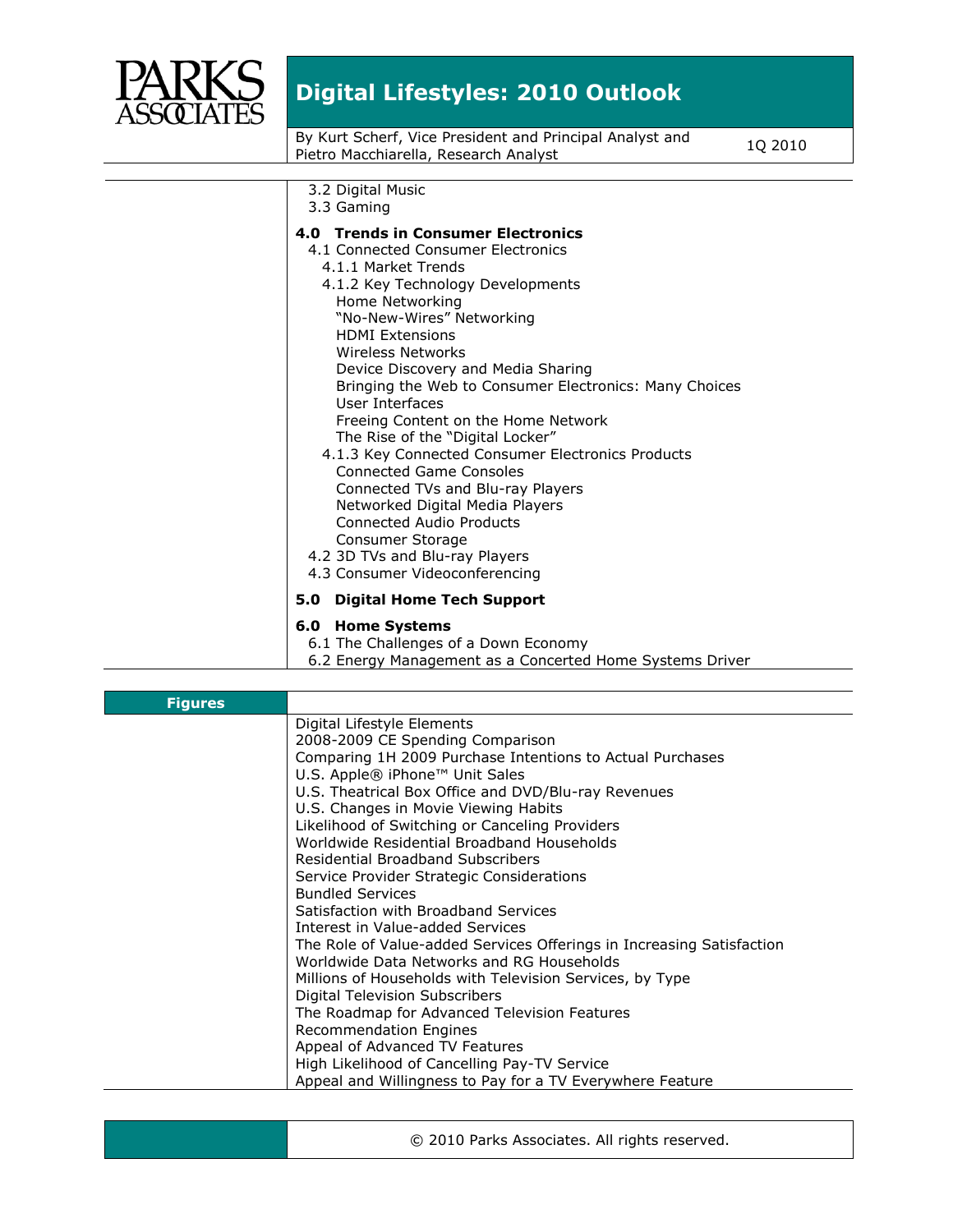

By Kurt Scherf, Vice President and Principal Analyst and By Kurt Scherf, Vice President and Principal Analyst and TQ 2010<br>Pietro Macchiarella, Research Analyst

| Examples of TV Everywhere Offerings                               |
|-------------------------------------------------------------------|
| TV Everywhere Leading Platform and Publishing Solutions Providers |
| Worldwide Mobile Subscribers                                      |
| Smartphone Penetration with U.S. Broadband Households             |
| Smartphone Users vs. Non-Users: Frequency of Phone Activities     |
| iPhone App Growth and Download Milestones                         |
| Notable Tablet Computers                                          |
| Notable E-Reader Products                                         |
| Digital Media Activities                                          |
| Percentage of Active Online Video Viewers                         |
| <b>Netflix Subscribers</b>                                        |
| Online Video Providers                                            |
| Paying Users for Premium Online Video                             |
| <b>Digital Music Revenues</b>                                     |
| <b>Digital Music Services</b>                                     |
| U.S. Households with Home Networks                                |
| Current and Desired Home Network Features                         |
| Penetration of Connected CE Platforms                             |
| "No-New-Wires" Home Networking Solutions                          |
| Interface Expansions                                              |
| Wireless Solutions for Consumer Electronics                       |
| Wireless HDTVs                                                    |
| Wireless PC-to-TV Links                                           |
| <b>DLNA Certified Products</b>                                    |
| Web-on-TV Technology Solutions                                    |
| Notable Players in Connected CE User Interface Development        |
| Web Content Interfaces                                            |
| Home Network-based Content Protection                             |
| Percentage of Game Consoles Connected to the Internet             |
| Growth of Xbox LIVE Registered User Accounts                      |
| Game Consoles and Online Video                                    |
| Xbox 360 Used for Accessing Video                                 |
| Online Video Providers and Device Availability                    |
| Households Using PC-TV Connections to Watch Online Video          |
| Appeal of Interactive and Web Applications on the TV              |
| Connected TVs and Content                                         |
| Notable Networked Digital Media Players                           |
| Current and Potential Future for Connected Audio                  |
| Gigabytes of Storage Needed for the Average U.S. Household        |
| Consumer Attitudes Regarding Media Backup and Sharing             |
| How Do Consumers Backup Content?                                  |
| Consumer Storage Product Categories                               |
| 3D TV Displays                                                    |
| 3D TV Blu-ray Players                                             |
| Familiarity with TV Features                                      |
| Interest in 3D TV Programs                                        |
| Consumer Videoconferencing Solutions                              |
| <b>Consumer Videoconferencing Solutions</b>                       |
| Broadband Service Providers Contacted for Tech Support            |
| CE Support Feature Purchases                                      |
| Interest Digital home Technical Support Services                  |
| Integrators' Revenue Mix: New vs. Existing Homes                  |
| <b>Integrator Competitive Strategies</b>                          |
| Residential Energy Management Solutions                           |

© 2010 Parks Associates. All rights reserved.